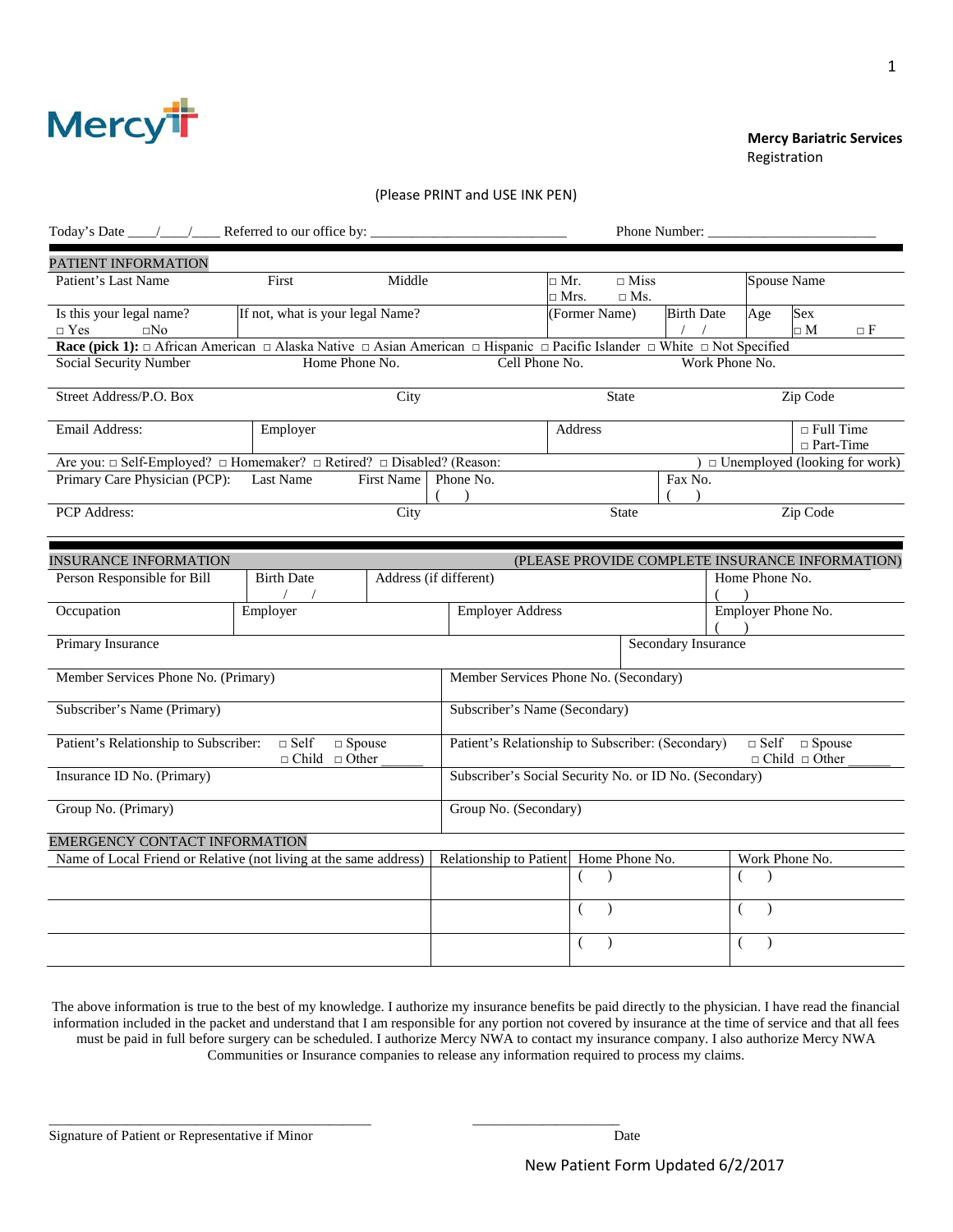

**Bariatric Surgical Weight Loss New Patient Form** 

**Have you had a previous weight loss surgery**?\_\_\_\_\_\_\_\_\_\_\_\_\_\_\_\_\_\_\_\_\_\_\_\_\_\_\_\_\_\_\_\_\_\_\_\_ If you answered "Yes" to previous surgery. We will need 3 years of past medical records, plus operative Report of surgical procedure before you can schedule an appointment.

| Current Height: _______________ Current Weight: _________________________________                             |            |                |                |
|---------------------------------------------------------------------------------------------------------------|------------|----------------|----------------|
|                                                                                                               |            |                |                |
|                                                                                                               |            |                |                |
| Have you ever seen a doctor for weight loss:                                                                  | <b>YES</b> | N <sub>O</sub> |                |
| If yes, please list the doctor, when, and for how long:                                                       |            |                |                |
| Have you ever seen a bariatric surgeon & enrolled in or had a consultation for bariatric surgery program? YES |            |                | N <sub>O</sub> |
| If yes, please list the doctor, when, and for how long:                                                       |            |                |                |
| Which procedure do you want to pursue?                                                                        |            |                |                |
| Laparoscopic Roux-en-Y Divided Gastric Bypass                                                                 |            |                |                |
| Laparoscopic Sleeve Gastrectomy                                                                               |            |                |                |
| Laparoscopic Adjustable Band                                                                                  |            |                |                |
| Medical Weight Loss Only                                                                                      |            |                |                |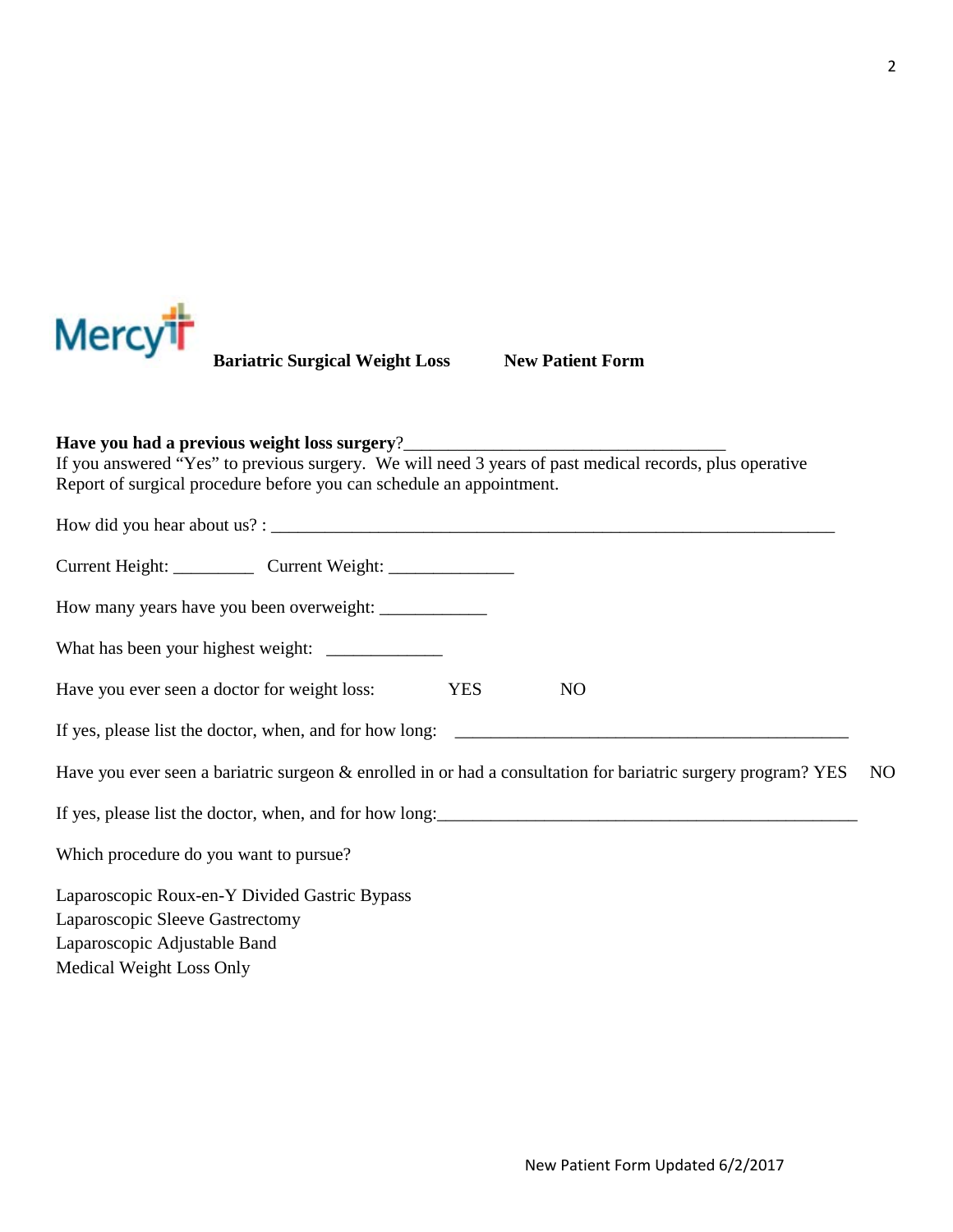| <b>Diet History</b><br>(Circle all that<br>apply): |                                 |                    |                            |                        |
|----------------------------------------------------|---------------------------------|--------------------|----------------------------|------------------------|
| Nutri-System                                       | Medifast                        | ABS Diet           | <b>Blood Type Diet</b>     | Perricone Diet         |
| Diet Center                                        | <b>Over Eaters</b><br>Anonymous | Mediterranean Diet | Liquid Protein             | Atkins Diet            |
| Fit for Life                                       | <b>Gluten Free Diet</b>         | Zone Diet          | Low Calorie Diet           | Low Sugar Diet         |
| Subway Diet                                        | Vegan/Vegetarian<br>Diet        | Low Fat Diet       | Exercise Videos            | Herbal                 |
| <b>High Protein</b>                                | Cabbage Soup Diet               | Grapefruit Diet    | Jenny Craig                | <b>Fitness Centers</b> |
| <b>Magazine Diet</b>                               | Self Imposed<br>Fasting         | <b>Hypnosis</b>    | Body For Life              | <b>Belly Off Diet</b>  |
| South Beach Diet                                   | <b>TOPS</b>                     | Weight Watchers    | Eat This, Not That<br>Diet | Flat Belly Diet        |
| Detox Diet                                         | Diabetic Diet                   | Juice Diet         | DASH diet                  | Spark People Diet      |
| Raw Food Diet                                      | Ornish Diet                     | Paleolithic Diet   | <b>HCG</b> Diet            |                        |
| <b>Sugar Busters</b>                               |                                 | The Cookie Diet    |                            |                        |

| <b>Prescription Drug Use</b><br>(Circle all that apply): |                   |         |          |
|----------------------------------------------------------|-------------------|---------|----------|
| Phentermine                                              | Phen-Fen (Adipex) | Xenical | Orlistat |
| Tenuate                                                  | Wellbutrin        | Ritalin | Topomax  |
| Amphetamine                                              | <b>Bontil</b>     | Didrex  | Meridia  |
| Qsymia                                                   |                   | Belvig  |          |
|                                                          |                   |         |          |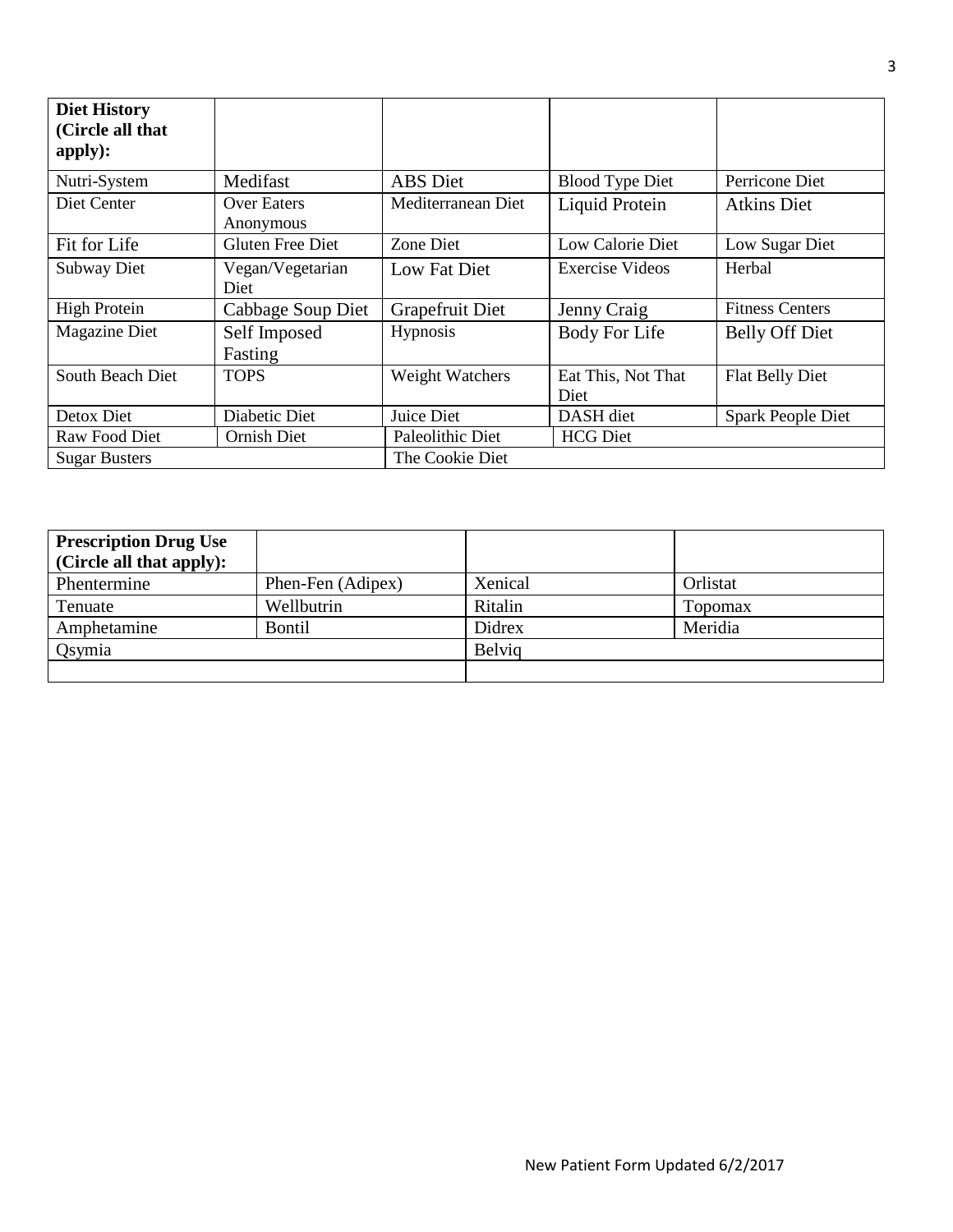| <b>Over the Counter</b>        |            |           |                   |
|--------------------------------|------------|-----------|-------------------|
| <b>Medications (Circle all</b> |            |           |                   |
| that apply):                   |            |           |                   |
| Dexatrim                       | Cortislin  | Relecore  | Lipozene          |
| Hoodie                         | Hydroxycut | Leptopril | <b>Stacker</b>    |
| Metabolife                     | Nanoslim   | Trim Spa  | Actislim          |
| Zovetal                        | MuHaung    | Alli      | Green Tea Extract |
| Sensa                          |            |           |                   |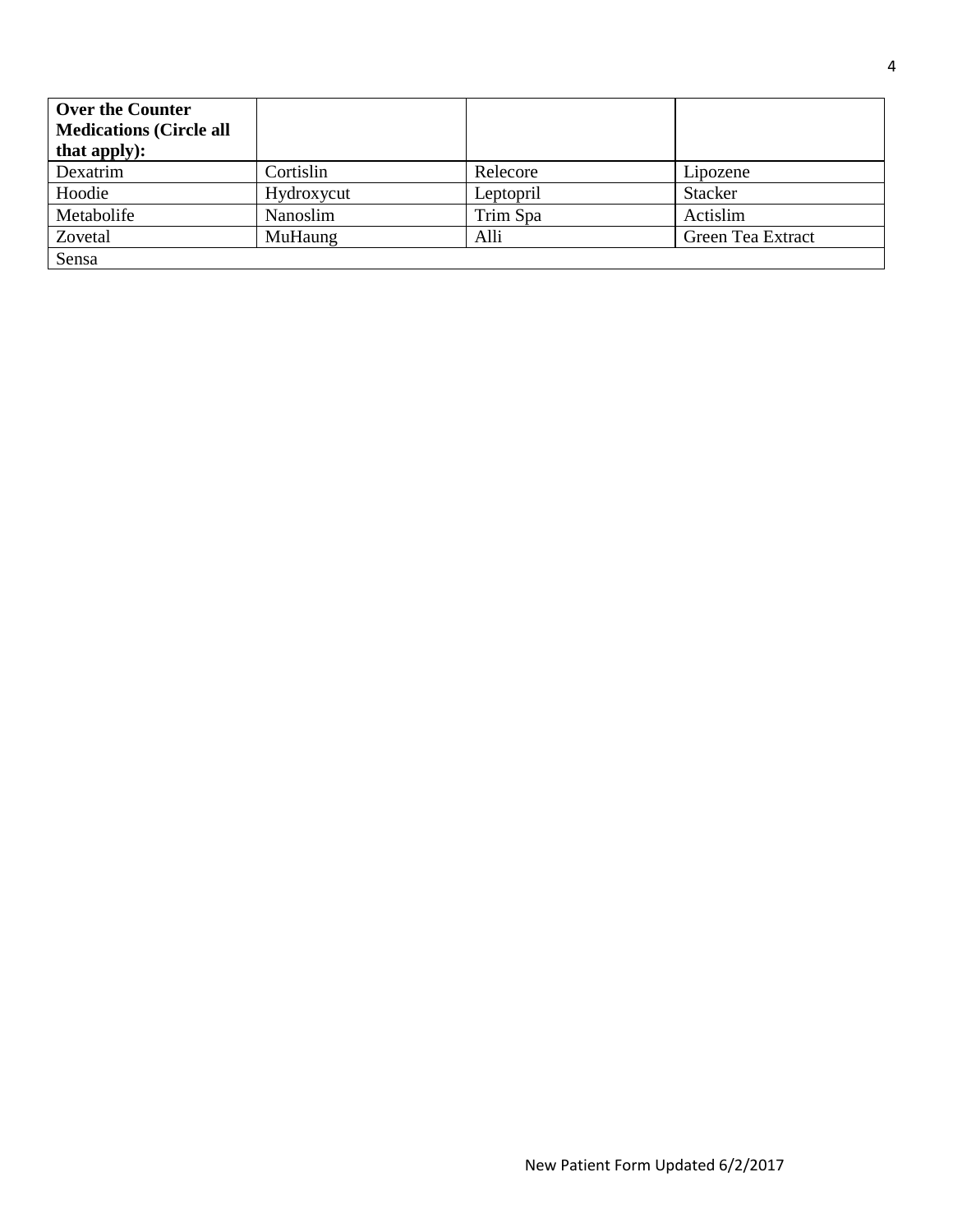#### **Past Medical History (Circle all those that apply to your personal health and put a line through all those that do not apply to your personal health):**

| Diabetes:                                       | Age of Diagnosis:                          | Last A1C: $\_\_\_\_\_$                 | Any complications:                    |  |
|-------------------------------------------------|--------------------------------------------|----------------------------------------|---------------------------------------|--|
| <b>MI/Heart Attack</b>                          | <b>Heart Disease</b>                       | <b>Heart Failure</b>                   | <b>Chest Pain with Activity</b>       |  |
| <b>Heart Murmur</b>                             | <b>Hypertension</b> (High Blood Pressure)  |                                        | High cholesterol/lipids/triglycerides |  |
| Snoring                                         | Sleep Apnea                                | Asthma                                 | Emphysema/COPD                        |  |
| <b>Shortness of Breath</b>                      | <b>GERD</b>                                | Heartburn                              | Hiatal Hernia                         |  |
| Anemia                                          | Stroke/TIA                                 | Infertility                            | Fibromyalgia                          |  |
| Poly Cystic Ovary Disease (PCOS)                |                                            | Psoriasis                              | Rheumatoid arthritis                  |  |
|                                                 | Deep Vein Thrombosis (blood clots in legs) | Pulmonary Emboli (blood clot in lungs) |                                       |  |
|                                                 | DJD/DDD (Degenerative Joint Disease)       | <b>Back Pain/Problems</b>              | Arthritis                             |  |
| Stress incontinence (lose urine while coughing) |                                            |                                        |                                       |  |
| Fatty liver disease                             | <b>NASH</b>                                | Hepatitis                              | Cirrhosis                             |  |

\_\_\_\_\_\_\_\_\_\_\_\_\_\_\_\_\_\_\_\_\_\_\_\_\_\_\_\_\_\_\_\_\_\_\_\_\_\_\_\_\_\_\_\_\_\_\_\_\_\_\_\_\_\_\_\_\_\_\_\_\_\_\_\_\_\_\_\_\_\_\_\_\_\_\_\_\_\_\_\_\_\_\_\_\_\_\_\_\_\_\_\_\_ \_\_\_\_\_\_\_\_\_\_\_\_\_\_\_\_\_\_\_\_\_\_\_\_\_\_\_\_\_\_\_\_\_\_\_\_\_\_\_\_\_\_\_\_\_\_\_\_\_\_\_\_\_\_\_\_\_\_\_\_\_\_\_\_\_\_\_\_\_\_\_\_\_\_\_\_\_\_\_\_\_\_\_\_\_\_\_\_\_\_\_\_\_ \_\_\_\_\_\_\_\_\_\_\_\_\_\_\_\_\_\_\_\_\_\_\_\_\_\_\_\_\_\_\_\_\_\_\_\_\_\_\_\_\_\_\_\_\_\_\_\_\_\_\_\_\_\_\_\_\_\_\_\_\_\_\_\_\_\_\_\_\_\_\_\_\_\_\_\_\_\_\_\_\_\_\_\_\_\_\_\_\_\_\_\_\_ \_\_\_\_\_\_\_\_\_\_\_\_\_\_\_\_\_\_\_\_\_\_\_\_\_\_\_\_\_\_\_\_\_\_\_\_\_\_\_\_\_\_\_\_\_\_\_\_\_\_\_\_\_\_\_\_\_\_\_\_\_\_\_\_\_\_\_\_\_\_\_\_\_\_\_\_\_\_\_\_\_\_\_\_\_\_\_\_\_\_\_\_\_

**\_\_\_\_\_\_\_\_\_\_\_\_\_\_\_\_\_\_\_\_\_\_\_\_\_\_\_\_\_\_\_\_\_\_\_\_\_\_\_\_\_\_\_\_ \_\_\_\_\_\_\_\_\_\_\_\_\_\_\_\_\_\_\_\_\_\_\_\_\_\_\_\_\_\_\_\_\_\_\_\_\_\_\_\_\_\_\_\_\_**

**\_\_\_\_\_\_\_\_\_\_\_\_\_\_\_\_\_\_\_\_\_\_\_\_\_\_\_\_\_\_\_\_\_\_\_\_\_\_\_\_\_\_\_\_ \_\_\_\_\_\_\_\_\_\_\_\_\_\_\_\_\_\_\_\_\_\_\_\_\_\_\_\_\_\_\_\_\_\_\_\_\_\_\_\_\_\_\_\_\_**

**\_\_\_\_\_\_\_\_\_\_\_\_\_\_\_\_\_\_\_\_\_\_\_\_\_\_\_\_\_\_\_\_\_\_\_\_\_\_\_\_\_\_\_\_ \_\_\_\_\_\_\_\_\_\_\_\_\_\_\_\_\_\_\_\_\_\_\_\_\_\_\_\_\_\_\_\_\_\_\_\_\_\_\_\_\_\_\_\_\_**

**\_\_\_\_\_\_\_\_\_\_\_\_\_\_\_\_\_\_\_\_\_\_\_\_\_\_\_\_\_\_\_\_\_\_\_\_\_\_\_\_\_\_\_\_ \_\_\_\_\_\_\_\_\_\_\_\_\_\_\_\_\_\_\_\_\_\_\_\_\_\_\_\_\_\_\_\_\_\_\_\_\_\_\_\_\_\_\_\_\_**

**\_\_\_\_\_\_\_\_\_\_\_\_\_\_\_\_\_\_\_\_\_\_\_\_\_\_\_\_\_\_\_\_\_\_\_\_\_\_\_\_\_\_\_\_ \_\_\_\_\_\_\_\_\_\_\_\_\_\_\_\_\_\_\_\_\_\_\_\_\_\_\_\_\_\_\_\_\_\_\_\_\_\_\_\_\_\_\_\_\_**

Please list **all** health conditions or hospitalizations you haven not previously addressed:

**Past Surgery History (Please include all previous surgical procedures and approximate year):**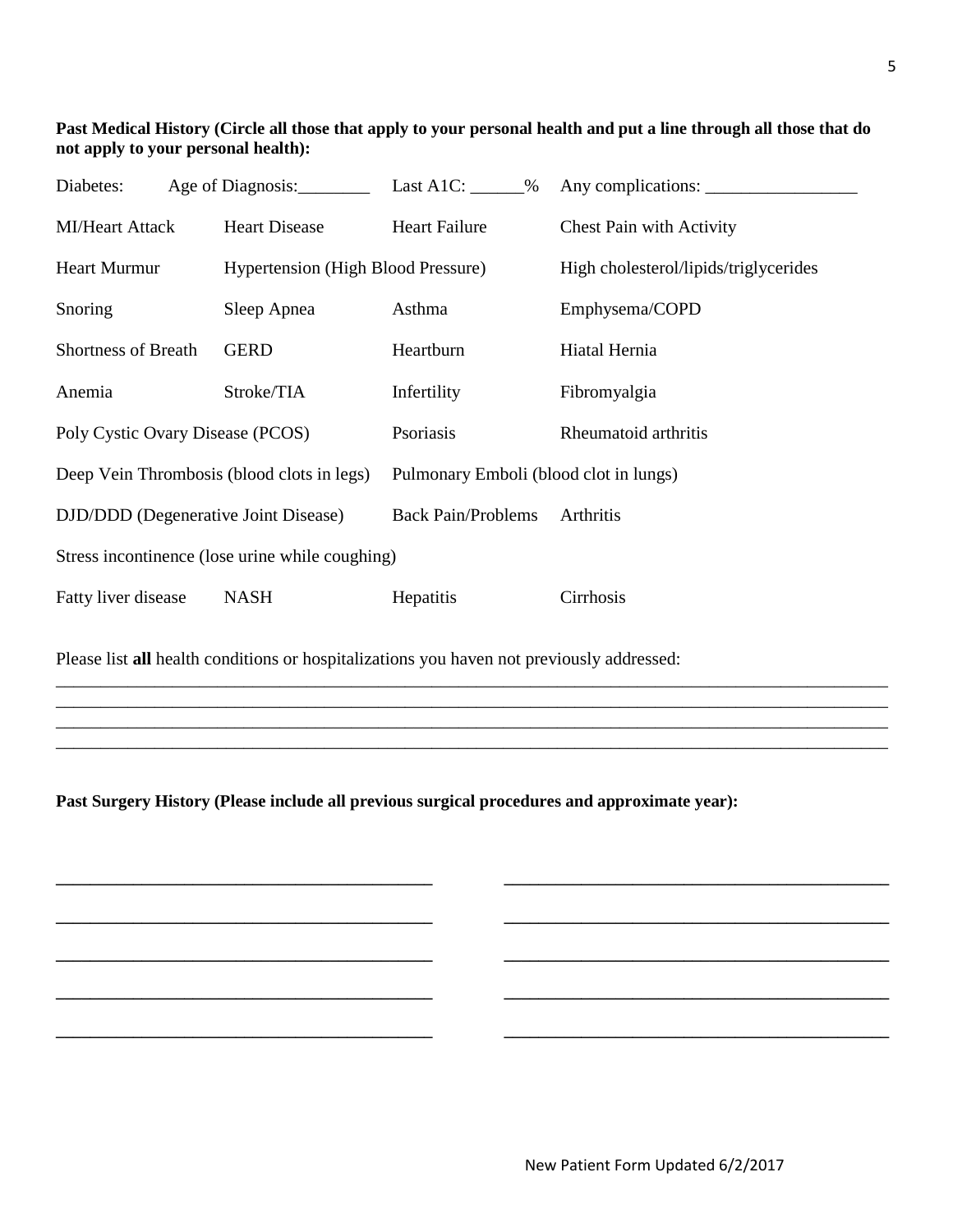### **Sleep History (Circle al that apply):**

| Morning headaches | Insomnia | Witnessed Apnea             | Excessive daytime sleepiness    |
|-------------------|----------|-----------------------------|---------------------------------|
| Night terrors     |          | Sleep Apnea with CPAP/BiPAP | Choking or gasping during sleep |

Teeth Grinding

Use the following scale to choose the most appropriate number for each situation:

| $0 =$ would <i>never</i> doze or sleep.                                                           |             |            |                   | <b>Chance of Dozing or Sleeping</b>                     |  |
|---------------------------------------------------------------------------------------------------|-------------|------------|-------------------|---------------------------------------------------------|--|
| $1 = slight$ chance of dozing or sleeping                                                         |             |            |                   |                                                         |  |
| $2 = moderate$ chance of dozing or sleeping                                                       |             |            |                   |                                                         |  |
| $3 = high$ chance of dozing or sleeping                                                           |             |            |                   |                                                         |  |
|                                                                                                   |             |            |                   |                                                         |  |
| <b>Situation:</b>                                                                                 |             |            |                   |                                                         |  |
| Sitting and reading                                                                               |             |            |                   |                                                         |  |
| Watching TV                                                                                       |             |            |                   |                                                         |  |
| Sitting inactive in a public place                                                                |             |            |                   |                                                         |  |
| Being a passenger in a motor vehicle for an hour or more                                          |             |            |                   |                                                         |  |
| Lying down in the afternoon                                                                       |             |            |                   |                                                         |  |
| Sitting and talking to someone                                                                    |             |            |                   |                                                         |  |
| Sitting quietly after lunch (no alcohol)                                                          |             |            |                   |                                                         |  |
| Stopped for a few minutes in traffic while driving                                                |             |            |                   |                                                         |  |
| <b>Smoking History:</b><br><b>Current Smoke</b><br>How many packs per day to you smoke: _________ |             |            |                   | Non-smoker (never) Non-smoker (quit) _____Year: _______ |  |
| Are you exposed to secondhand smoke:                                                              |             | <b>YES</b> | NO.               |                                                         |  |
| Alcohol Use:                                                                                      | <b>NONE</b> |            | <b>OCCASIONAL</b> | <b>REGULAR</b>                                          |  |
| Do you have a history of alcoholism:                                                              |             | <b>YES</b> | N <sub>O</sub>    |                                                         |  |
| Do you or have you used recreational drugs: YES                                                   |             |            | NO <sub>1</sub>   |                                                         |  |
| Methamphetamine Cocaine Narcotics Prescription Drugs Other:_____________________                  |             |            |                   |                                                         |  |
| Employed:                                                                                         |             | <b>YES</b> |                   | NO Occupation:                                          |  |
| Are you:                                                                                          |             |            |                   |                                                         |  |
| Unemployed                                                                                        | Student     | Retired    |                   |                                                         |  |
| <b>Physical Limitations:</b>                                                                      |             |            |                   |                                                         |  |
| Climbing stairs                                                                                   |             |            |                   |                                                         |  |

Playing with children Caring for personal needs Unusual fatigue Airline travel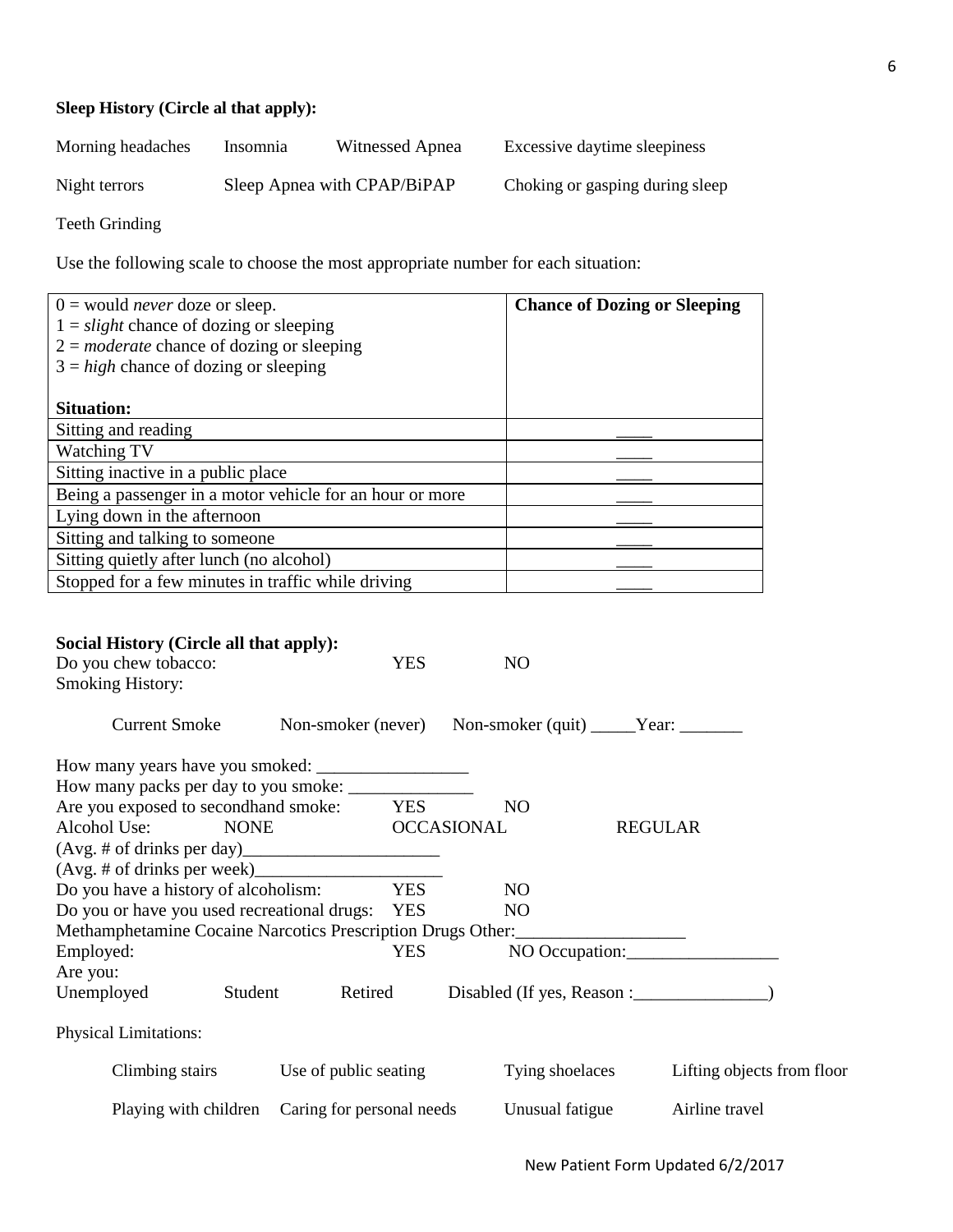# **Family History (Circle all that apply):**

| Mother or Father: |                                                                | DVT's (blood clots in legs) |                                                                              |  |                     | PE's (blood clots in lungs) |  |  |
|-------------------|----------------------------------------------------------------|-----------------------------|------------------------------------------------------------------------------|--|---------------------|-----------------------------|--|--|
| Mother:           | <b>Heart Disease</b><br>$Cancer$ - $(Type$                     | Living: YES NO              | <b>Stroke</b>                                                                |  | Diabetes<br>Obesity | Hypertension                |  |  |
| Father:           | <b>Heart Disease</b><br>Cancer- (Type $\overline{\phantom{a}}$ | Living: YES NO              | <b>Stroke</b><br><u> 1980 - Andrea State Barnett, amerikansk politiker (</u> |  | Diabetes<br>Obesity | Hypertension                |  |  |

# **History of Psychological Health (Circle all that apply):**

| Bariatric Psychological Screening Done                    |            |                                                                              |  |            | No                                    |
|-----------------------------------------------------------|------------|------------------------------------------------------------------------------|--|------------|---------------------------------------|
| Anxiety                                                   | Depression | Mania/Bipolar                                                                |  |            | Post Traumatic Stress Disorder (PTSD) |
| Uncontrolled on Medication                                |            |                                                                              |  | Yes        | No                                    |
| History of suicide attempt                                |            |                                                                              |  | Yes        | No                                    |
| History of psychiatric hospitalizations in last two years |            |                                                                              |  | Yes        | N <sub>0</sub>                        |
| Reside in residential care facility                       |            |                                                                              |  | Yes        | N <sub>o</sub>                        |
| Disability due to diminished mental capacity              |            |                                                                              |  | <b>Yes</b> | No                                    |
| History of incarceration                                  |            |                                                                              |  | Yes        | N <sub>o</sub>                        |
| History of medical non-compliance                         |            |                                                                              |  | Yes        | No                                    |
| Ultra-Morbid Obesity (BMI over 60)                        |            |                                                                              |  | Yes        | N <sub>o</sub>                        |
| Substance abuse in the past 10 years                      |            |                                                                              |  | Yes        | N <sub>o</sub>                        |
| History of Anorexia                                       |            |                                                                              |  | Yes        | N <sub>0</sub>                        |
| <b>History of Binging</b>                                 |            |                                                                              |  | Yes        | No                                    |
|                                                           |            |                                                                              |  |            |                                       |
| Laxative Abuse                                            |            |                                                                              |  | Yes        | N <sub>0</sub>                        |
| <b>Induced Vomiting</b>                                   |            |                                                                              |  | Yes        | No                                    |
| History of Attention Deficit Disorder                     |            |                                                                              |  | Yes        | N <sub>o</sub>                        |
| Previous Bariatric Surgery                                |            |                                                                              |  | Yes        | No                                    |
| Consistent difficulty coping with major life changes      |            |                                                                              |  | Yes        | N <sub>0</sub>                        |
| Thought Disorder-Schizophrenia psychosis                  |            |                                                                              |  | Yes        | No                                    |
| (hallucinations)                                          |            |                                                                              |  |            |                                       |
| IF YES WHO:                                               |            | Do you see a psychiatrist/psychologist/counselor or social worker regularly: |  | Yes        | No                                    |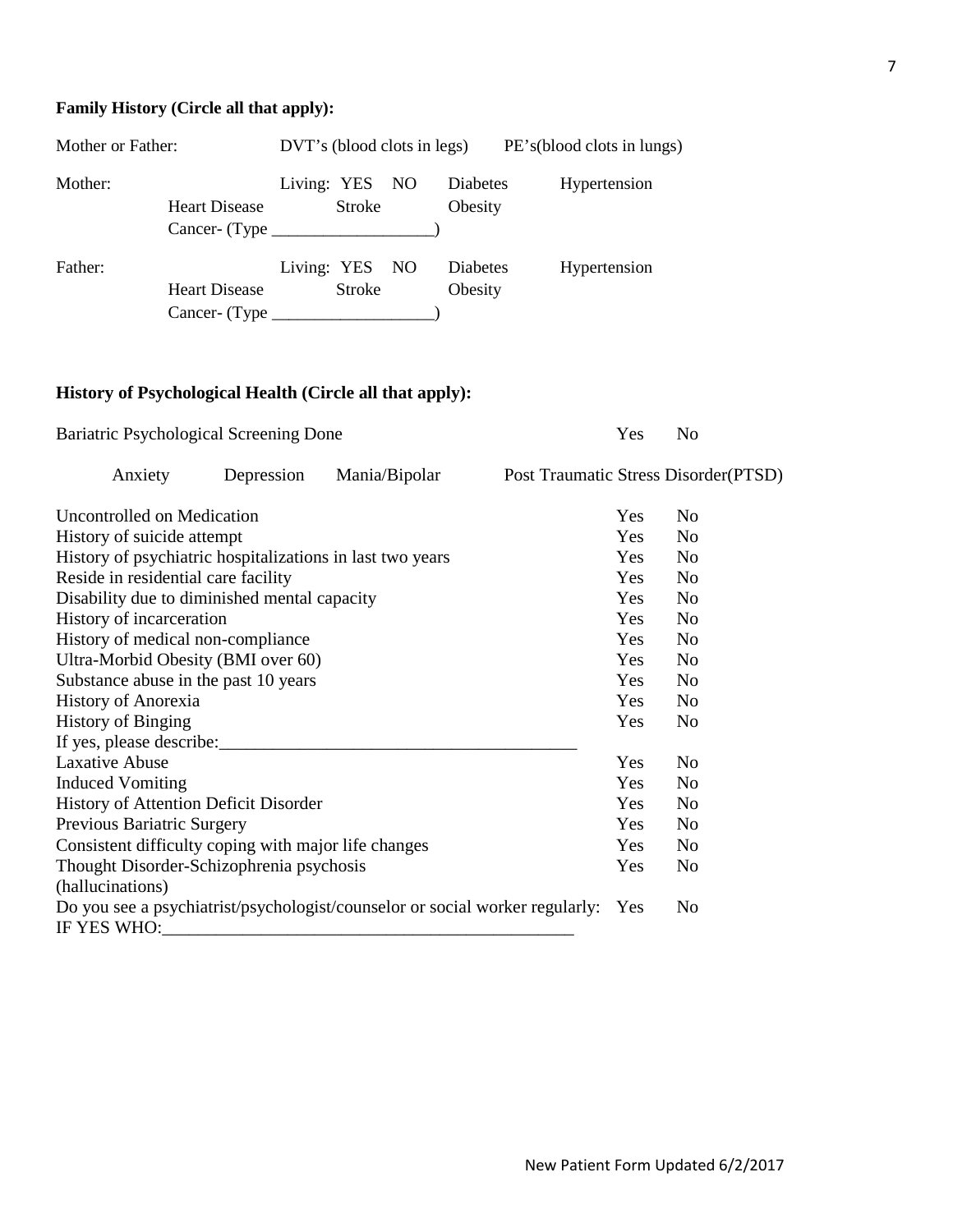Current Medications: (Please refer to your medication bottle for correct strength and dosing. Please list all vitamins last.)

| <b>Name of Medication</b> | <b>Strength</b><br>(please circle or<br>write in<br>strength) | How many times<br>per day do you<br>take the<br>medication? | Why do you take the<br>medication?                                                                                     |
|---------------------------|---------------------------------------------------------------|-------------------------------------------------------------|------------------------------------------------------------------------------------------------------------------------|
|                           | mg/mcg                                                        | _per day                                                    |                                                                                                                        |
|                           | mg/mcg                                                        | _per day<br>$\frac{1}{2}$                                   | <u> 1989 - Johann Barbara, martxa al III-lea (h. 1989).</u>                                                            |
|                           | mg/mcg                                                        | _per day<br>$\frac{1}{2}$                                   |                                                                                                                        |
|                           | mg/mcg                                                        | <sub>_</sub> per day<br>$\frac{1}{2}$                       |                                                                                                                        |
|                           | mg/mcg                                                        | per day                                                     |                                                                                                                        |
|                           | mg/mcg                                                        | per day                                                     |                                                                                                                        |
|                           | mg/mcg                                                        | per day<br>$\mathcal{L}$                                    |                                                                                                                        |
|                           | mg/mcg                                                        | per day                                                     |                                                                                                                        |
|                           | mg/mcg                                                        | _per day<br>$\overline{\phantom{a}}$                        |                                                                                                                        |
|                           | mg/mcg                                                        | <sub>-</sub> per day<br>$\frac{1}{2}$                       | the control of the control of the control of the control of the control of                                             |
|                           | mg/mcg                                                        | per day<br>$\overline{\phantom{a}}$                         |                                                                                                                        |
|                           | mg/mcg                                                        | per day<br>$\frac{1}{1}$                                    |                                                                                                                        |
|                           | mg/mcg                                                        | _per day<br>$\frac{1}{2}$                                   |                                                                                                                        |
|                           | mg/mcg                                                        | _per day                                                    |                                                                                                                        |
|                           | mg/mcg                                                        | _per day                                                    |                                                                                                                        |
|                           | mg/mcg                                                        | _per day                                                    |                                                                                                                        |
|                           | mg/mcg                                                        | _per day<br>$\overline{\phantom{a}}$                        |                                                                                                                        |
|                           | mg/mcg                                                        | <sub>-</sub> per day<br>$\frac{1}{2}$                       |                                                                                                                        |
|                           | mg/mcg                                                        | _per day<br>$\overline{\phantom{a}}$                        |                                                                                                                        |
|                           | mg/mcg                                                        | _per day                                                    |                                                                                                                        |
|                           | mg/mcg                                                        | per day<br>$\frac{1}{2}$                                    |                                                                                                                        |
|                           | mg/mcg                                                        | per day                                                     |                                                                                                                        |
|                           | mg/mcg                                                        | per day                                                     |                                                                                                                        |
|                           | mg/mcg                                                        | <sub>-</sub> per day<br>$\overline{\phantom{a}}$            | <u> 1989 - Johann John Stone, markin sanat masjid a shekara ta 1989 - An tsara ta 1989 - An tsara ta 1989 - An tsa</u> |
|                           | mg/mcg                                                        | per day<br>$\frac{1}{1}$                                    |                                                                                                                        |
|                           | mg/mcg                                                        | per day<br>$\frac{1}{1}$                                    |                                                                                                                        |
|                           | mg/mcg                                                        | <sub>-</sub> per day                                        |                                                                                                                        |
|                           | mg/mcg                                                        | per day                                                     |                                                                                                                        |
|                           | mg/mcg                                                        | _per day                                                    |                                                                                                                        |

#### Allergies: Drug Name

<u> 1989 - Johann John Stone, market fan de Amerikaanske kommunister oant it ferskearre fan de Amerikaanske kommun</u>

<u> 1989 - Johann John Stone, markin film yn y brenin y brenin y brenin y brenin y brenin y brenin y brenin y br</u> Reaction

 $\sim$ 

 $\overline{\phantom{a}}$ 

 $\overline{\phantom{a}}$ 

 $\overline{\phantom{a}}$ 

<u> 1980 - Johann John Stone, mars eta biztanleria (h. 1980).</u>

<u> 1989 - Johann John Stein, marwolaeth a bhannaich an t-Amhair an t-Amhair an t-Amhair an t-Amhair an t-Amhair </u>

<u> 1989 - Johann John Stone, mars eta biztanleria (h. 1989).</u>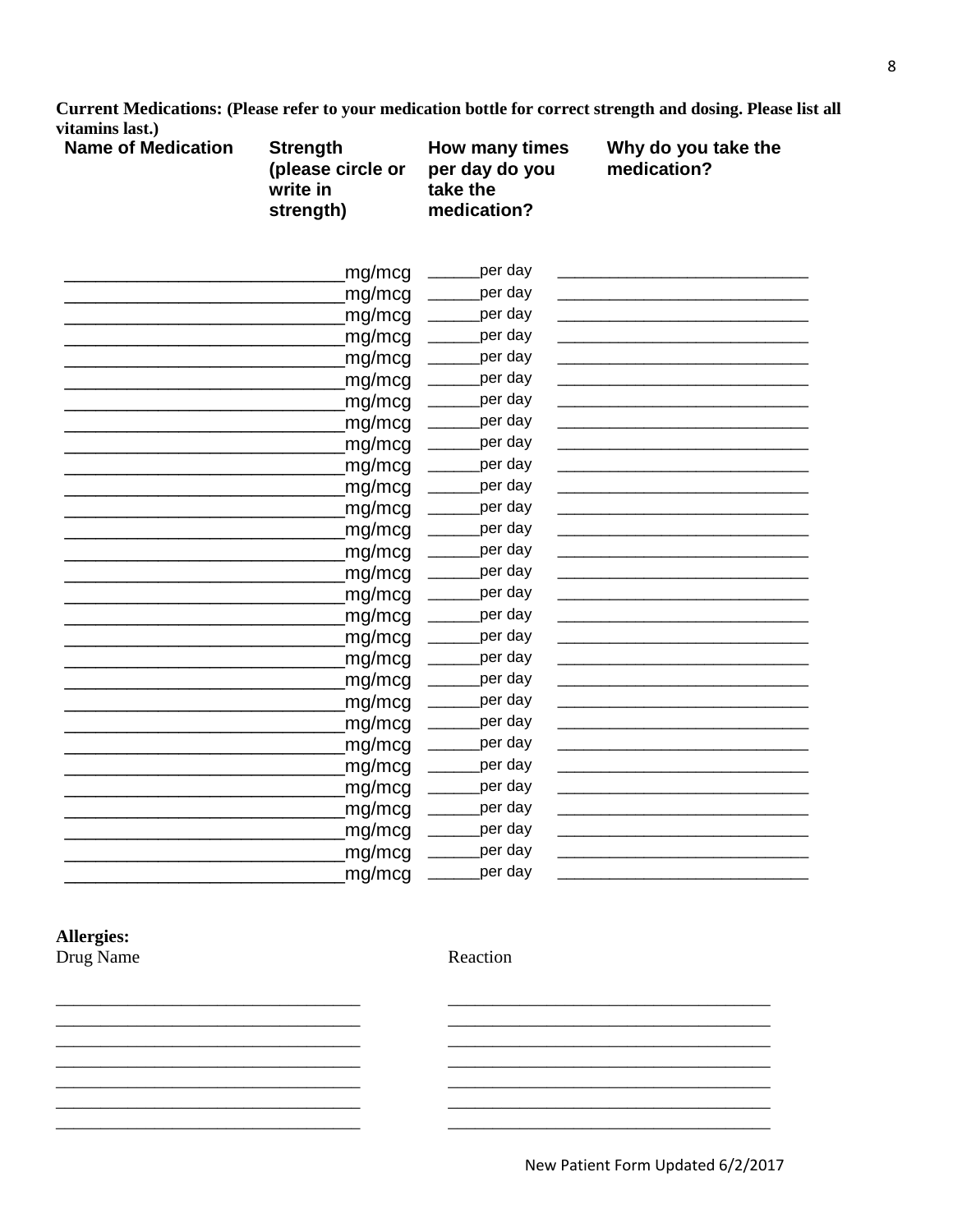# **Current Review of Systems:**

**(Circle all those that apply to your personal health and put a line through all those that do not apply to your personal health)** 

| <b>EXAMPLE:</b>                    | <b>APPLIES</b>                                                                                                       | <b>DOES NOT APPLY</b>                        |                                                                                                           |                                                                                              |                                                     |                           |                                                                                   |
|------------------------------------|----------------------------------------------------------------------------------------------------------------------|----------------------------------------------|-----------------------------------------------------------------------------------------------------------|----------------------------------------------------------------------------------------------|-----------------------------------------------------|---------------------------|-----------------------------------------------------------------------------------|
| <b>Constitutional</b>              | Fever<br>Decrease Activity                                                                                           | Chills<br>Malaise                            | Sweats                                                                                                    |                                                                                              | Weakness<br><b>Appetite Loss Night Sweats</b>       |                           | Fatigue                                                                           |
| <b>Eyes</b>                        | <b>Recent Vision Problems</b><br><b>Blurred Vision</b><br><b>Light Insensitivity</b>                                 |                                              | Yellowing of the Eyes<br>Double Vision<br>Eye Pain                                                        |                                                                                              |                                                     | Dry Eyes<br>Red Eye       | Discharge from the Eyes                                                           |
| <b>ENT</b>                         | Decreased Hearing<br>Ear Pain<br><b>Nasal Congestion</b><br><b>Bloody Nose</b>                                       |                                              | <b>Active Cavities</b><br>Grinding of Teeth<br>Sinus Pain                                                 |                                                                                              |                                                     | Sore Throat               | <b>Difficulty Swallowing</b><br>Ringing in the Ears                               |
| <b>Dentures</b>                    | Upper                                                                                                                |                                              | Lower                                                                                                     |                                                                                              |                                                     |                           |                                                                                   |
| <b>Respiratory</b>                 | <b>Shortness of Breath</b><br>Wheezing<br>Coughing Blood<br>Do You Prop Yourself Up While You Sleep?                 |                                              | Cough Sputum Production<br><b>Stop Breathing While Sleeping</b><br>Shortness of Breath on Exertion        | <b>YES</b>                                                                                   |                                                     | Snoring<br>N <sub>O</sub> |                                                                                   |
| Cardiovascular                     | Calf Pain: YES<br>If yes, where:<br>Palpitations<br>Poor Exercise Tolerance<br>Varicose Veins                        | NO.                                          | <b>Chest Pain: YES</b><br><b>Slow Heartbeat</b><br>Leg swelling                                           |                                                                                              | N <sub>O</sub><br><b>Fast Heartbeat</b><br>Blackout |                           |                                                                                   |
| <b>Breast</b>                      | <b>Breast Mass or Lumps:</b><br>Nipple Discharge                                                                     | RIGHT OR LEFT<br>Pain Engorgement (Swelling) |                                                                                                           |                                                                                              |                                                     |                           |                                                                                   |
| <b>Gastrointestinal</b>            | Nausea<br>Heartburn<br><b>Abdominal Pain:</b><br>Throwing up Blood<br>Hemorrhoids                                    | Vomiting<br>Belching<br>Where:               | <b>Black Stools</b><br><b>Rectal Pain</b>                                                                 | Diarrhea<br><b>Bloating</b><br>Severity:<br><b>Blood</b> in Stools<br><b>Rectal Bleeding</b> |                                                     |                           | Constipation<br><b>Difficulty Swallowing</b><br>Change in stool color<br>Jaundice |
|                                    | Do you have a history of any of the following?<br>Hepatitis A, B or C<br>Crohn's Disease<br>Flushing<br>Celiac Sprue |                                              | <b>Inflammatory Bowel Disease</b><br>Ulcer colitis<br>Hyperglycemia<br><b>Fatty Liver Disease or NASH</b> |                                                                                              | Hypoglycemia                                        | Cirrhosis                 |                                                                                   |
| <b>History of</b><br>Immunological | Chemotherapy Steroid Use (Prednisone/Steroid Injections)<br>Immunocompromised<br><b>Recurrent Infections</b>         |                                              |                                                                                                           | <b>Recurrent Fevers</b>                                                                      |                                                     |                           |                                                                                   |